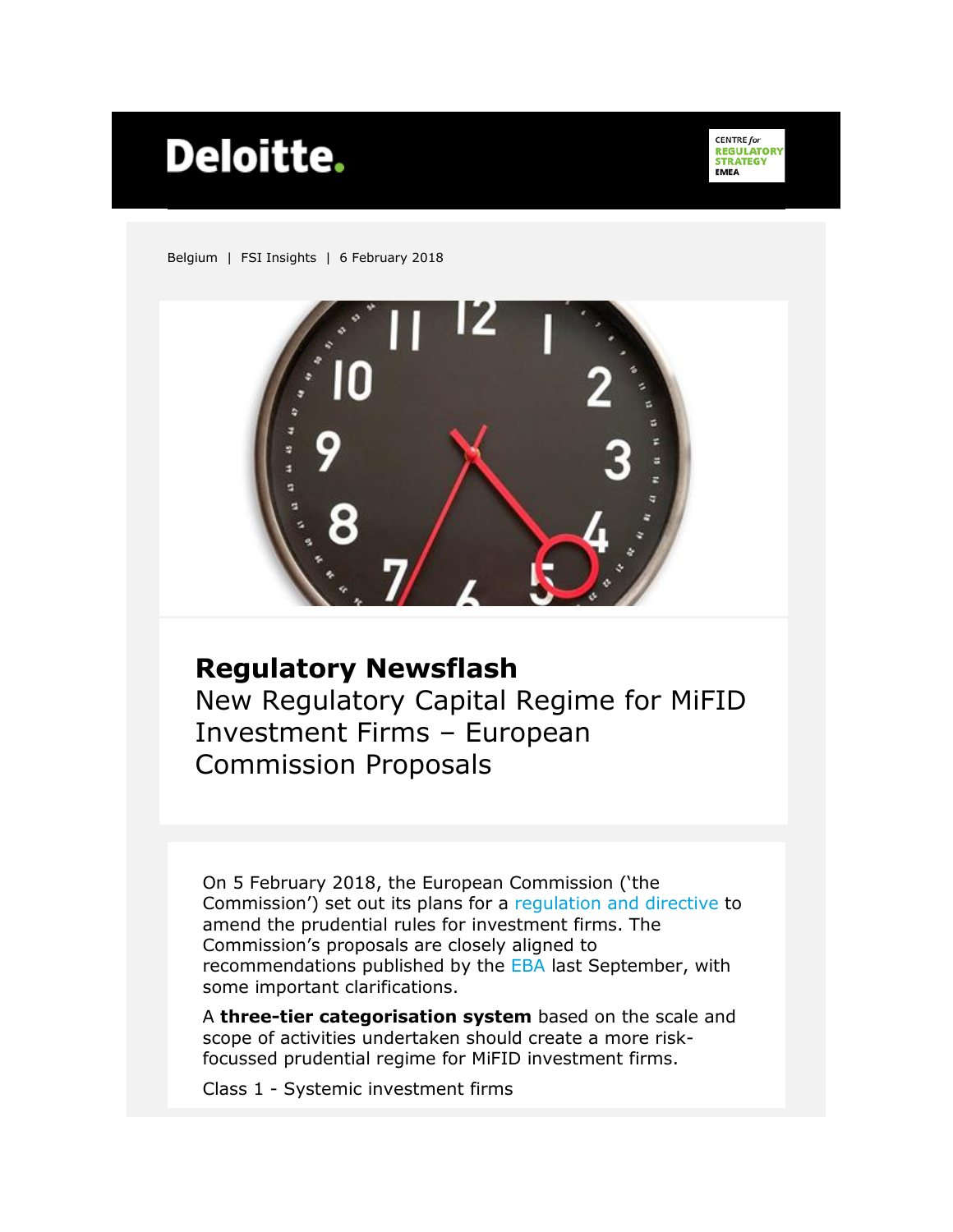Class 2 – Larger investment firms

Class 3 – Small and non-interconnected firms

# **Overview of the proposals**

For Class 1 firms, the Commission plans to change the definition of 'Credit Institution' to include dealing on own account or underwriting or placing financial instruments on a firm commitment basis, where the total value of the assets of the undertaking are **EUR 30 billion** or more. The directive also specifies arrangements for firms seeking authorisation as a Credit Institution.

A Class 2 categorisation will apply if a firm exceeds specific business-related thresholds, and Class 3 firms should be small in nature and subject to a simpler regime.

It is proposed that Class 1 firms will remain aligned to the existing **CRR**; Class 2 firms will be required to conduct a '**Kfactor**' risk assessment; and Class 3 firms will be subject only to **permanent minimum capital and fixed overhead requirements (FOR)**.

Class 2 firms will experience the most significant changes to their capital calculation requirements. The proposed K-factor assessments are based on the extent to which firms participate in certain risk related activities. These are **Assets Under Management; Client Money Holdings; Assets Safeguarded; Client Orders Handled; Net Position Risk; Clearing Member Guarantees; Trading Counterparty Default, Concentration Risk; and Daily Trade Flow**. The K-factor calibrations previously proposed by the EBA have not been altered by the Commission.

| K-Factor | Metric                     | <b>New</b><br>or<br>based<br>on<br><b>CRR</b> | <b>Definition</b>                                                                                                                                                                                                                                                                           | Coefficient<br>/ Driver in<br>the<br><b>Investment</b><br>Firm<br><b>Regulation</b> |
|----------|----------------------------|-----------------------------------------------|---------------------------------------------------------------------------------------------------------------------------------------------------------------------------------------------------------------------------------------------------------------------------------------------|-------------------------------------------------------------------------------------|
| K-AUM    | Assets under<br>management | New                                           | Value of assets managed for<br>clients under discretionary and<br>non-discretionary arrangements -<br>constituting investment advice.<br>including assets delegated to<br>another undertaking, and<br>excluding assets that another<br>undertaking has delegated to the<br>investment firm. | 0.02%                                                                               |
| K-CMH    | Client money<br>held       | New                                           | Amount of client money held or<br>controlled, regardless of                                                                                                                                                                                                                                 | 0.45%                                                                               |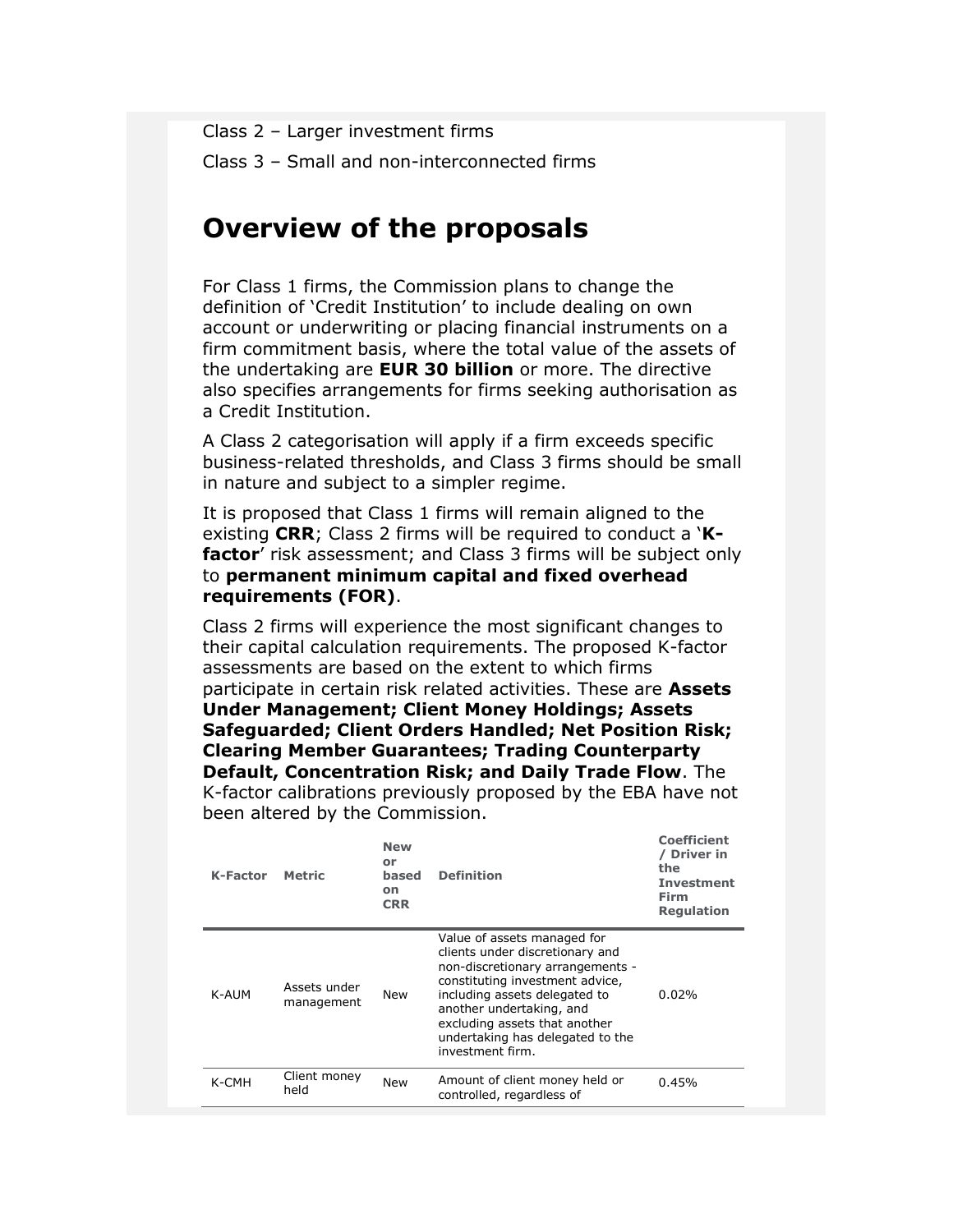|       |                                              |            | segregation arrangements, and<br>irrespective of the applicable<br>national accounting regime.                                                                                                                                               |                                                                   |
|-------|----------------------------------------------|------------|----------------------------------------------------------------------------------------------------------------------------------------------------------------------------------------------------------------------------------------------|-------------------------------------------------------------------|
| K-ASA | Assets<br>safeguarded<br>and<br>administered | <b>New</b> | Value of assets safeguarded and<br>administered for clients, including<br>assets delegated to another<br>undertaking and assets that<br>another undertaking has<br>delegated to the investment firm.                                         | 0.04%                                                             |
| K-COH | Customer<br>orders<br>handled                | <b>New</b> | Value of orders handled for<br>clients, through both the<br>reception and transmission of<br>orders, and the execution of<br>orders on their behalf.                                                                                         | $0.01 - 0.1\%$                                                    |
| K-NPR | Net position<br>risk                         | <b>CRR</b> | Value of transactions recorded in<br>the trading book of an investment<br>firm.                                                                                                                                                              | Own account<br>dealing as<br>per IFR<br>article 22                |
| K-CMG | Clearing<br>member<br>quarantee              | New        | Amount of initial margins posted<br>with a clearing member, where<br>the execution and settlement of<br>transactions of an investment firm<br>dealing on own account take place<br>under the responsibility of a<br>general clearing member. | Based on<br>highest<br>initial margin<br>as per IFR<br>article 23 |
| K-TCD | Trading<br>counterparty<br>default           | <b>CRR</b> | The exposures in the trading book<br>in instruments giving rise to<br>counterparty default risk.                                                                                                                                             | Counterparty<br>exposure as<br>per IFR<br>article 26              |
| K-CON | Concentration<br>risk                        | <b>CRR</b> | The exposures in the trading book<br>to a client or group of connected<br>clients, the value of which<br>exceeds specified limits.                                                                                                           | Trading book<br>exposure as<br>per IFR<br>article 38              |
| K-DTF | Daily trading<br>flow                        | New        | The daily value of transactions<br>dealt on own account, or on<br>behalf of clients in an investment<br>firm's own name.                                                                                                                     | $0.01 - 0.1\%$                                                    |

Class 1 firms should be subject to full **liquidity requirements**, with Class 2 and 3 firms required to hold an amount of liquid assets equal to one third of their FOR.

Firms will be required to have in place **an internal capital adequacy assessment process** to cover internal capital, governance, transparency and risks and remuneration. **Pillar 2 self-assessments** should be applicable to Class 2 and 3 firms (p.23 Commission Staff Working Document – Review of the prudential framework for investment firms), with individual authority firm-specific assessments able to increase capital and liquidity requirements where necessary.

It is proposed that **Group Capital Test** requirements will apply to investment firm only groups, with the ultimate parent company responsible for all the prudential requirements for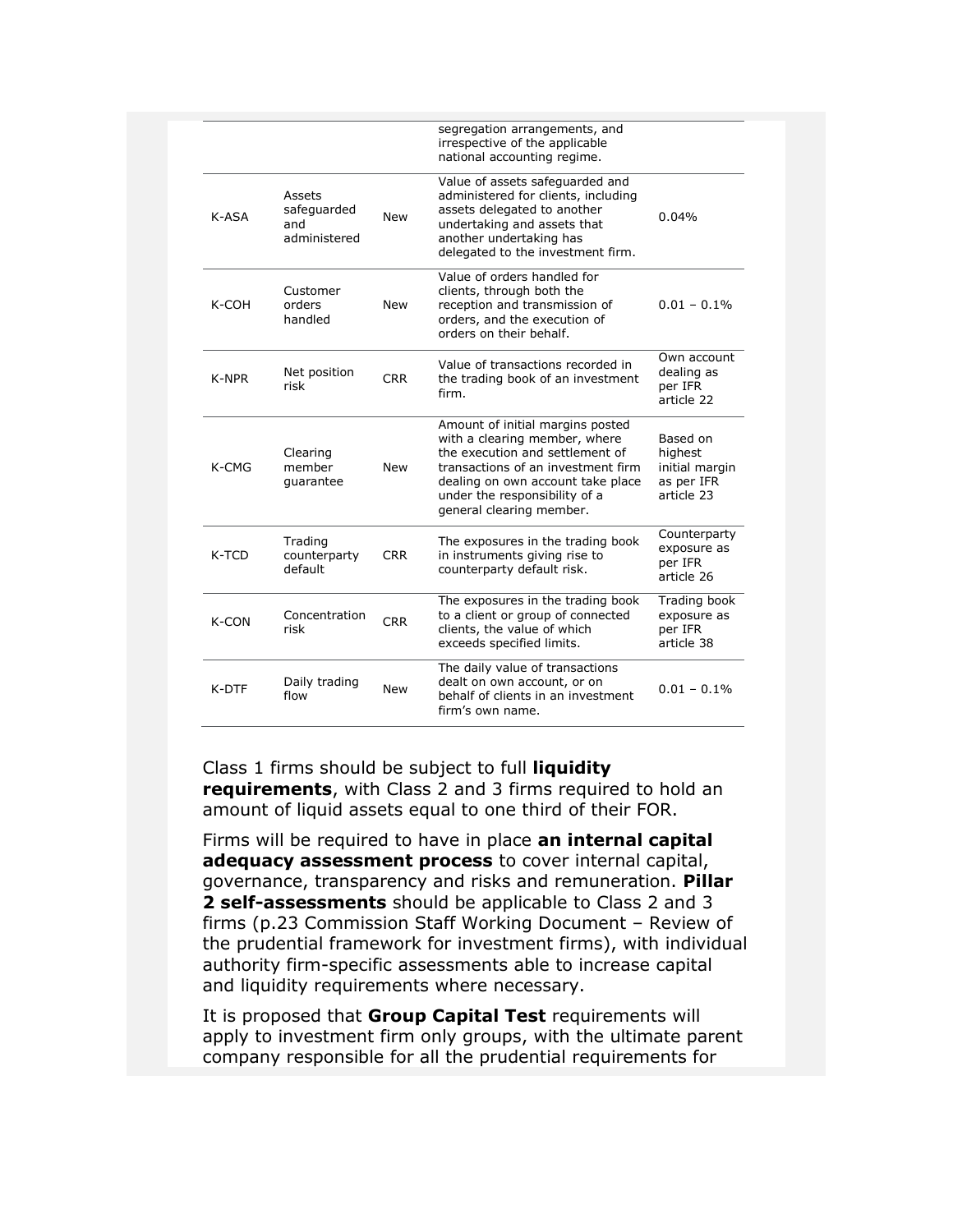the group at the consolidated level. Class 2 firms should also be required to report on **concentration risks**.

Further, the Commission's proposals clarify that a systemic investment firm will be subject to the CRD/CRR, authorised as a Credit Institution, and **supervised by the ECB** in the context of the SSM for their operations in member states participating in the Banking Union.

# **The equivalence regime**

The proposals undertake targeted changes to the existing equivalence regime for third-country firms under Articles 46 and 47 of MiFIR to maintain a level playing field between EU firms and third-country firms. The Commission notes that this is to ensure that third-country firms providing services crossborder to EU professional clients and eligible counterparties do not benefit from a more favourable treatment than EU firms in terms of prudential, tax and supervisory requirements.

Access to the EU will be conditional on the Commission adopting an equivalence decision, and ESMA registering the third-country firm. Third-country firms will be required to report information annually to ESMA concerning the scale and scope of services provided, and activities carried out in the EU. The Commission is required to take into account the potential risks posed by these services and activities in their equivalence considerations. The Commission may also consider whether a jurisdiction is identified as a non-cooperative jurisdiction for tax purposes, or as a high risk third-country.

While this is not currently relevant for UK based firms setting up subsidiaries in the EU27 as part of their Brexit related contingency plans, it will be relevant to firms seeking to use the equivalence provisions to provide services to EU professional clients and eligible counterparties without establishing a branch. Furthermore, depending on a Member State's decision to opt into the MiFID II requirement for thirdcountry investment firms to establish a branch, firms may have to establish a branch in the Member State where they intend to perform their services and carry out their activities.

# **Remuneration requirements**

MiFID II remuneration requirements are deemed appropriate for class 3 firms, and CRR IV provisions considered suitable for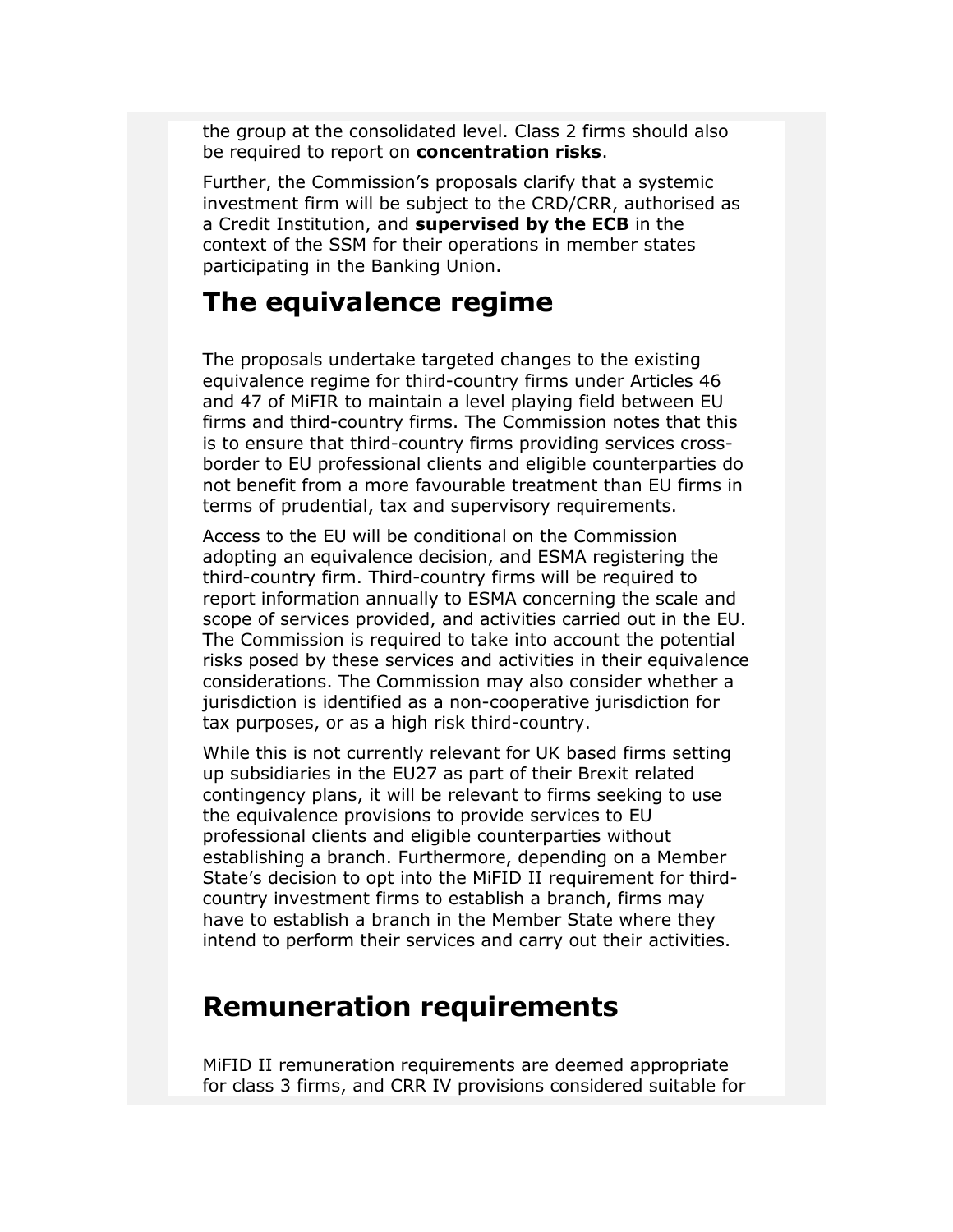class 1 firms. No specific limits have been set on the ratio between variable and fixed components of remuneration, with investment firms expected to set appropriate ratios themselves. Additional **Regulatory Technical Standards** will clarify requirements in this area, as well as in the areas of **supervisory information sharing, credit institution authorisation and branch arrangements, and the application of additional capital requirements** (in certain circumstances where a competent authority considers the calculated capital requirement to be inadequate).

### **Next Steps**

The Commission will seek agreement from the Council and European Parliament ('EP') for the legislative proposals.

The Commission will encourage the Council and EP to work quickly to finalise political negotiations on the file ahead of EP elections set for June 2019. While this is possible, and could result in an implementation date occurring in 2020, **such a negotiating timetable is very ambitious by EU standards**, and an attempt to reach a political agreement in H1 2019 could stall, particularly in light of pending EP elections. Proposals relating to the handling of market risk could also be the source of contention between member states.

**Therefore, it is conceivable that no agreement will be reached before EP elections in 2019.** In this situation, negotiations are expected to resume in Q1 2020 with a new EP and Commission, and could take up to one additional year to reach a political agreement. Once entry into force of the legislation occurs, a further 18 month implementation period will apply, resulting in a likely projected date for implementation of H2 2022.

### **Contact**

For further information with respect to this subject, please contact [Caroline Veris](mailto:cveris@deloitte.com) or [Fran Ravelingien.](mailto:fravelingien@deloitte.com)